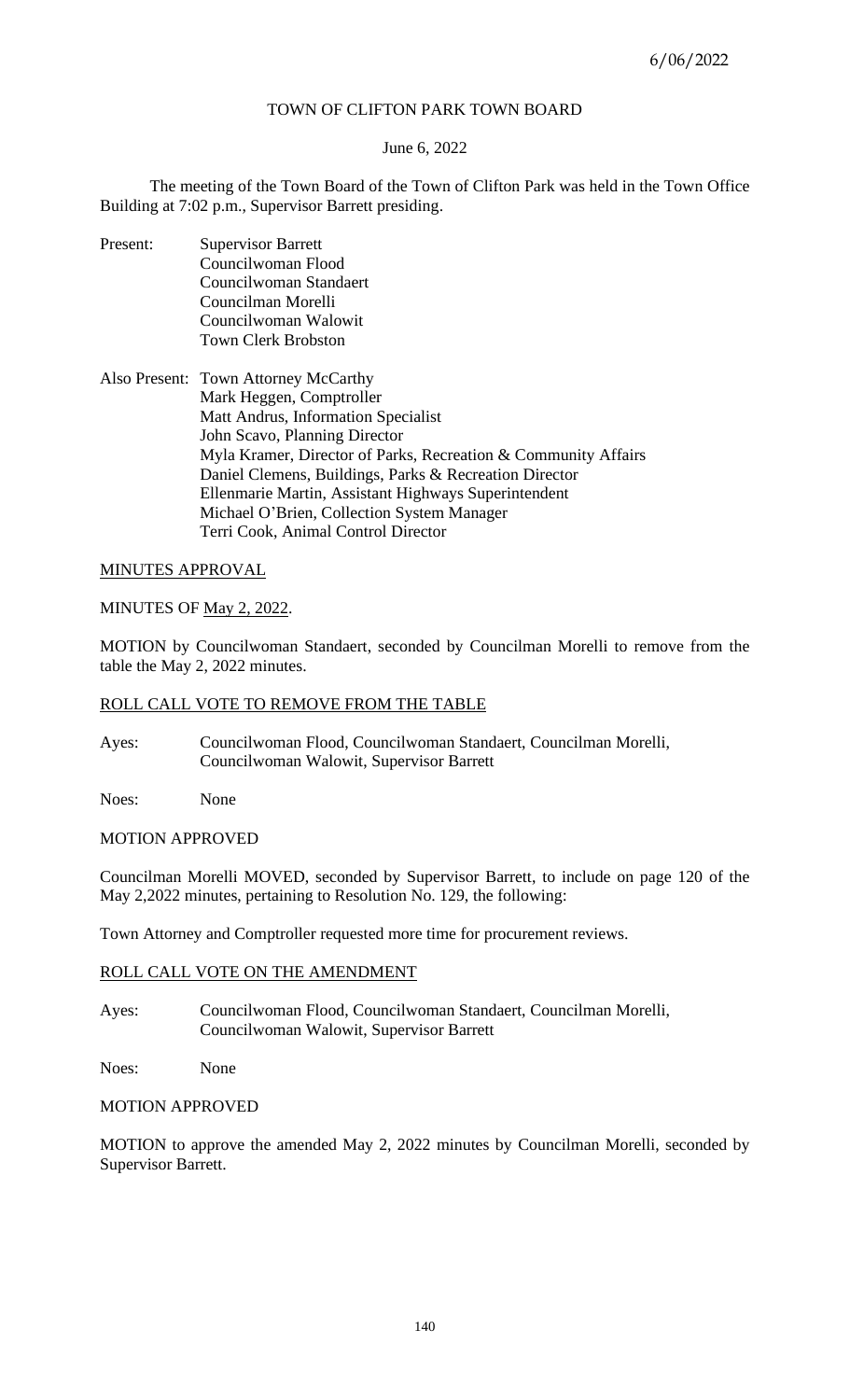# ROLL CALL VOTE ON THE AMENDED MINUTES

Ayes: Councilwoman Flood, Councilwoman Standaert, Councilman Morelli, Councilwoman Walowit, Supervisor Barrett

Noes: None

DECLARED ADOPTED

MINUTES OF April 11, 2022.

Town Clerk Brobston note: I have noticed that the written/approved minutes of the 4/11 meeting does not have "the Town Board & Town Clerk" included in the Motion for Executive Session. However, I checked the audio for the 4/11/22 motion on the Executive Session. This is verbatim by Councilwoman Standaert-"I move for the Town Board & the Town Clerk to enter into executive session for the purposed of discussing a town employee matter covered under NYS Public Officers Law, Article 7, Section 105".

Councilwoman Standaert MOVED to amend the April 11, 2022 minutes to include the above Clerk's note, seconded by Councilman Morelli.

## ROLL CALL VOTE

Ayes: Councilwoman Flood, Councilwoman Standaert, Councilman Morelli, Councilwoman Walowit, Supervisor Barrett

Noes: None

## MOTION APPROVED

## MINUTES APPROVAL OF MAY 16, 2022.

Councilman Morelli MOVED, seconded by Supervisor Barrett the proposed amendments be included:

Attorney McCarthy questioned Comptroller Heggen if he supported the resolution last week to get more time to review the procurements?

Comptroller Heggen answered yes, I did.

MOTION by Councilwoman Walowit, seconded by Councilwoman Flood, to consider the Minutes of May 16, 2022, with the proposed amendment.

### ROLL CALL VOTE

Ayes: Councilwoman Flood, Councilwoman Standaert, Councilman Morelli, Councilwoman Walowit, Supervisor Barrett

Noes: None

DECLARED ADOPTED

### ANNOUNCEMENTS AND COMMUNICATION

Supervisor Barrett, as Chairman of Public Works Committee for Saratoga County, stated the committee approved an additional \$3.5 million for paving in the County for 2022. Construction will occur in Clifton Park on Grooms Road, from Nott Rd. to Miller Rd.

Supervisor Barrett congratulated the Clifton Park Senior Community Center staff on their recent successful garage sale.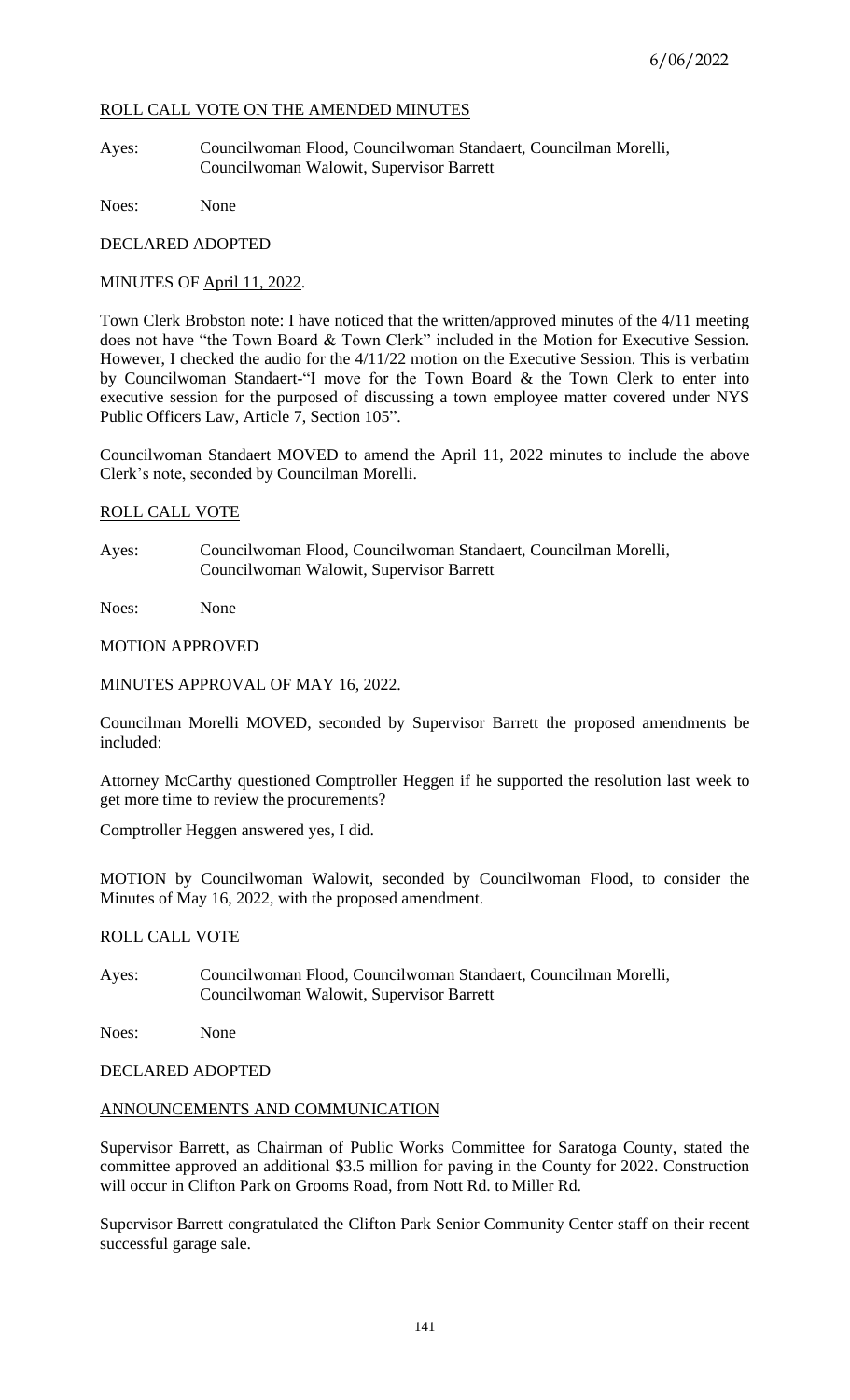Supervisor Barrett announced, the Town was recently notified of a \$250,000 grant award for the replacement of the playground on the Clifton Common. Supervisor thanked Senator Tedisco for his assistance as well as the Planning Department. He stated updates and reviews will be forthcoming. The area, used by the youngest of children, was updated several years ago.

Supervisor Barrett stated, Phase I construction work has begun on the Town Center Park, located on Maxwell Drive Extension. Final Design plans are in the Planning Department. He explained there is an opportunity with connecting the Town Center Park to the Collins Park on Moe Road.

Supervisor Barrett proposed starting the process of updating Collins Park. He proposed a "splash pad." Studies, review and determination to come. Supervisor requested Deputy Supervisor Morelli to take the lead on this project.

Supervisor Barrett stated, a few weeks ago the Town announced, in cooperation with the County, free lifeguard and EMT training. The country is experiencing a shortage of lifeguards due to COVID restrictions. Training has begun and all spots are filled.

Councilwoman Flood congratulated the Shenendehowa Varsity Men's and Women's Lacrosse teams, who both won Section 2 for NYS Championships.

Councilwoman Walowit announced, a Kitten & Puppy Shower event to be held Saturday, June 11<sup>th</sup>, 2-4 PM at the Clifton Park Senior Community Center. The event will include adoption opportunities and donations of supplies for the Saratoga County Animal Shelter.

Councilman Morelli reminded residents of the importance of reflecting on D-Day, 78 years ago today.

## RECOGNITION OF EAGLE SCOUT

Town Clerk Brobston read Resolution No. 148 of 2022, recognizing Christian Blood for obtaining his Eagle Scout award.

Resolution No. 148 of 2022, a resolution recognizing Christian Blood on achieving the rank of Eagle Scout.

Introduced by Supervisor Barrett, who moved its adoption, seconded by the entire Town Board.

WHEREAS, the People of the Town of Clifton Park, New York, take immense pride in the accomplishments of its residents and recognize the valuable contributions of the Boy Scouts of America to our community and to our nation, and

WHEREAS, Christian Blood began his scouting career as a Cub Scout in 2011, earning his Arrow of Light, Cub Scouting's highest award, in 2015, and

WHEREAS, Christian continued his Scouting journey in 2015 by becoming a Boy Scout, and contributed to his Scout troop in roles as troop bugler, a troop Patrol Leader, and Senior Patrol Leader along the way on his road to Eagle Scout, and

WHEREAS, in 2018, Christian participated in Sea Base, a unique Scouting program offering aquatics programs for scouts interested in the Florida Keys, and

WHEREAS, specifically for his Eagle Rank project, Christian worked closely with town staff, the Buildings and Grounds Department and the Stony Creek Park District leadership, to identify the following needs for improvements: pedestrian bridge access ramps, trail segments for upgrades and rehabilitation, entrance signage needs, trail marking needs, park entrance signage needs, and tree species identification opportunities, and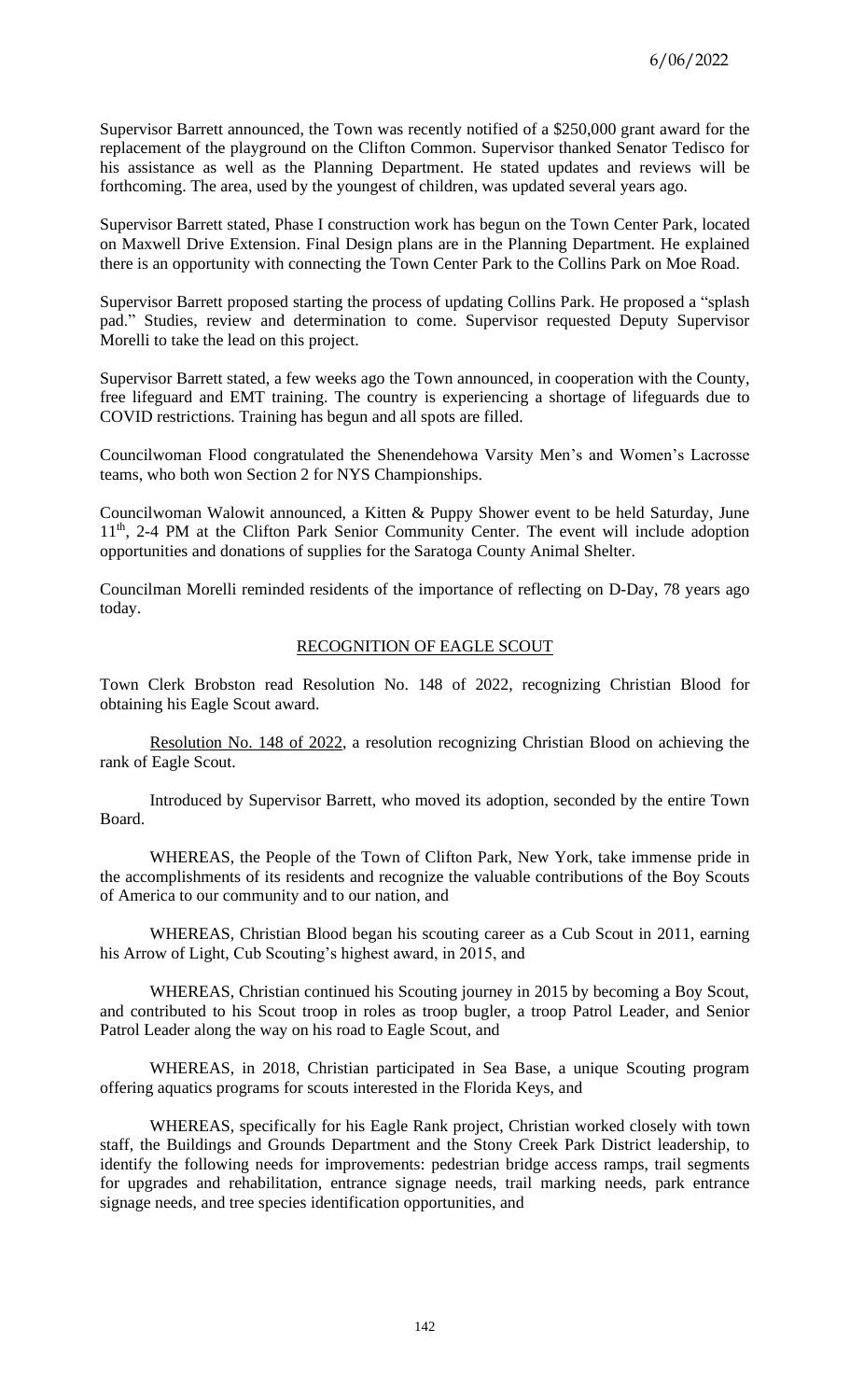WHEREAS, Christian's Eagle Scout Project ultimately involved upgrades to the Hayes Nature Park, located off of Moe Road, which included: renovations to access ramps to six existing pedestrian bridges throughout the trail network, new entrance signs to ensure each park access point has its own park entrance sign, the creation and placement of trailhead signs matching the existing park entrance signage, the addition of trail markers, including identifying and marking an additional informal trail, the creation and publication of an updated park trail map and the establishment of and posting of a QR code on signage for the ease of visitors to digitally access the new park trail map, and the addition of educational signs on 10 trees labelling the tree species, and

WHEREAS, Christian's dedication to the Boy Scout Oath, while using his time and energy to give back to his community, will serve to prepare him for a meaningful, productive role in society; now, therefore, be it

RESOLVED, that on behalf of the People of the Town of Clifton Park, the Town Board hereby congratulates and salutes Christian Blood on his achievement of the rank of Eagle Scout and we are proud to have him as a member of our community.

### ROLL CALL VOTE

Ayes: Councilwoman Flood, Councilwoman Standaert, Councilman Morelli, Councilwoman Walowit, Supervisor Barrett Noes: None

## DECLARED ADOPTED

Christian Blood explained his Eagle Scout project included upgrades to the Hayes Nature Park. He explained he was riding his bike in the Park and noticed items that could make the park better and wanted to give back to the community with the upgrades and made the park his Eagle Scout project. Christian thanked his Dad and the Town for their support.

Supervisor Barrett questioned Christian what he feels he has learned from Scouting for the future.

Christian stated, Scouting has helped with his people skills, process of giving back to the community and leadership skills. He is hoping to attend UCON for bio-medical engineering.

## MEMORIAL PRESENTATION

Town Clerk Brobston read Resolution No. 149 of 2022, designating Field #1 at the Martin Jewett Longkill Park as "David Stadel Field".

Resolution No. 149 of 2022, a resolution designating Field #1 at the Martin Jewett Longkill Park as "David Stadel Field".

Introduced by Supervisor Barrett, who moved its adoption, seconded by the entire Town Board.

WHEREAS, Dave Stadel served the Town for many years as the Chairman of the Longkill #1 Park District Advisory Committee, until his death in 2020 at the age of 78, and

WHEREAS, in this role, Dave carefully and skillfully cared for, maintained, and coordinated the use of Field #1, among other park assets, for many years, and

WHEREAS, through Dave's painstaking efforts, Field #1 at the Martin Jewett Longkill Park has provided a premier baseball facility to the Clifton Park baseball community for many years, and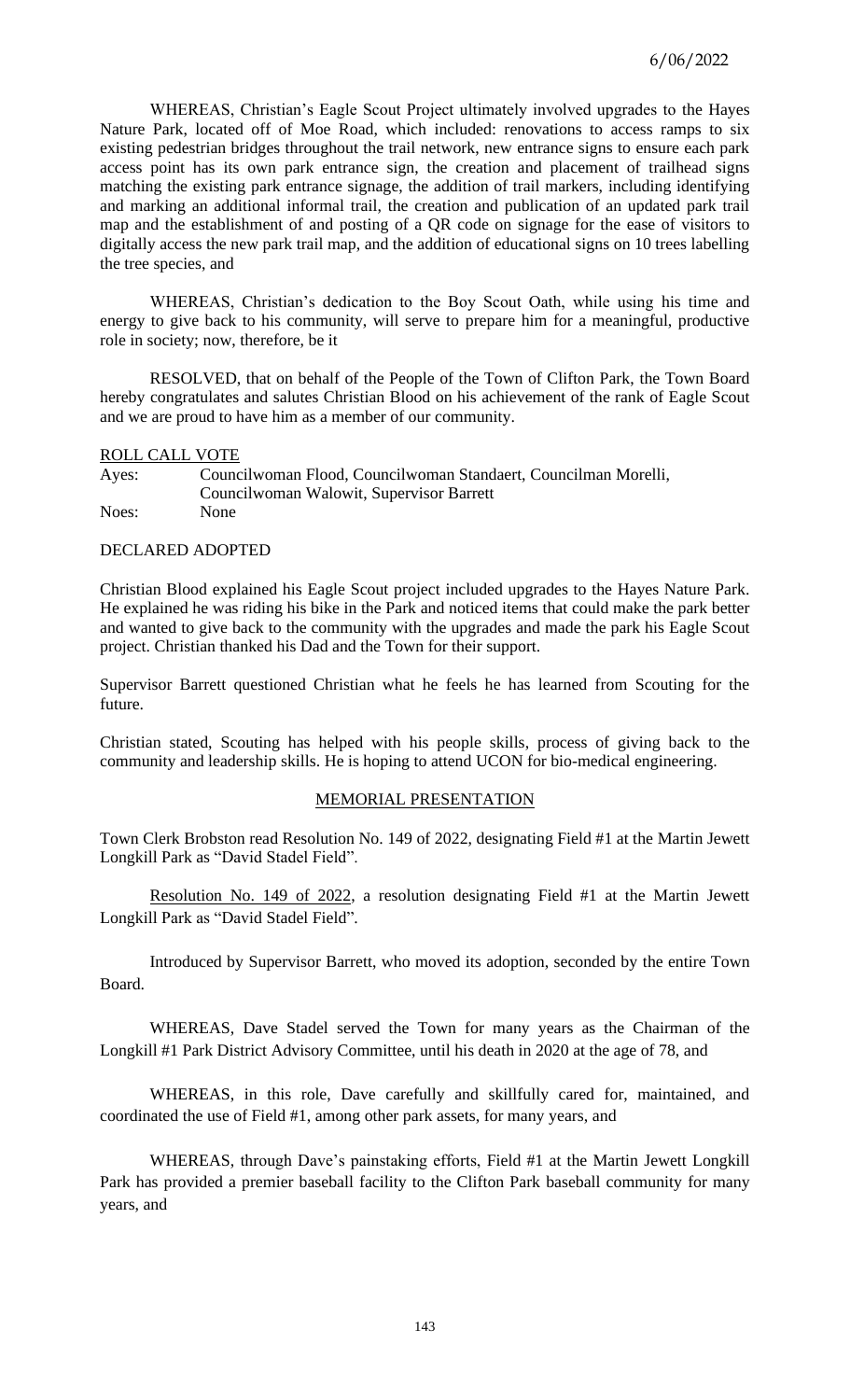WHEREAS, Dave's devotion to the Park District, the fields, and the youth sports of Clifton Park, are known and remembered by generations of young players at all levels, who benefitted from Dave's meticulous care and attention to the fields for so many years; now, therefore, be it

RESOLVED, that Field #1 at Martin Jewett Longkill Park, is hereby designated as "David Stadel Field"; and be it further

RESOLVED, that the Department of Buildings and Grounds is authorized to prepare and post the field accordingly.

### ROLL CALL VOTE

Ayes: Councilwoman Flood, Councilwoman Standaert, Councilman Morelli, Councilwoman Walowit, Supervisor Barrett

Noes: None

#### DECLARED ADOPTED

Glenn Valle, Longkill #1 Park District Chairman, presented comments remembering and honoring David Stadel. He stated Mr. Stadel remained an active member of the Park District for over 30 years and served as Chair for many years. He single-handedly overseed the development, operation and maintenance of the ballfields. He also conducted the scheduling of teams who played on the fields, and balanced the casual community use for local residents. Expression of gratitude and acknowledgment of David's heart and soul given for his service, was spoken to his family.

Andrew Stadel, son of late David Stadel, thanked the Town for the honor bestowed on behalf of his father, and the Stadel Family.

Field sign and plaque was unveiled and presented, to be placed at the ballfields.

#### RESOLUTIONS

Resolution No. 150 of 2022, a resolution accepting funds from The Rotary International Club and authorizing the Department of Buildings & Grounds to purchase and plant two red maple trees at Garnsey Park.

Introduced by Councilwoman Standaert, who moved its adoption, seconded by Councilwoman Flood.

WHEREAS, The Rotary International Club has offered a donation of up to \$500 for the planting of two red maple trees at Garnsey Park, and

WHEREAS, the Town Board, as stewards of Garnsey Park, wishes to accept the donation from The Rotary to offset the cost of planting two trees at Garnsey Park, and

WHEREAS, Daniel Clemens, Director of Buildings, Parks, and Recreation, solicited quotes for the purchase of two red maple trees, and

WHEREAS, Mr. Clemens advises that Northern Nurseries, 115 Cordell Road, Schenectady, has two such trees available for a cost not to exceed \$500; now, therefore, be it

RESOLVED, that the Comptroller is authorized to increase revenues to A-7160-200 (Garnsey Park – Capital Improvement) by \$500, and increase expenditures in A-7160-200 (Garnsey Park – Capital Improvement) by \$500; and be it further

RESOLVED, that the Director of Buildings, Parks, and Recreation is authorized to accept the quote of Northern Nurseries, as lowest responsive quote, for the purchase of two red maple trees, at a cost not to exceed \$500.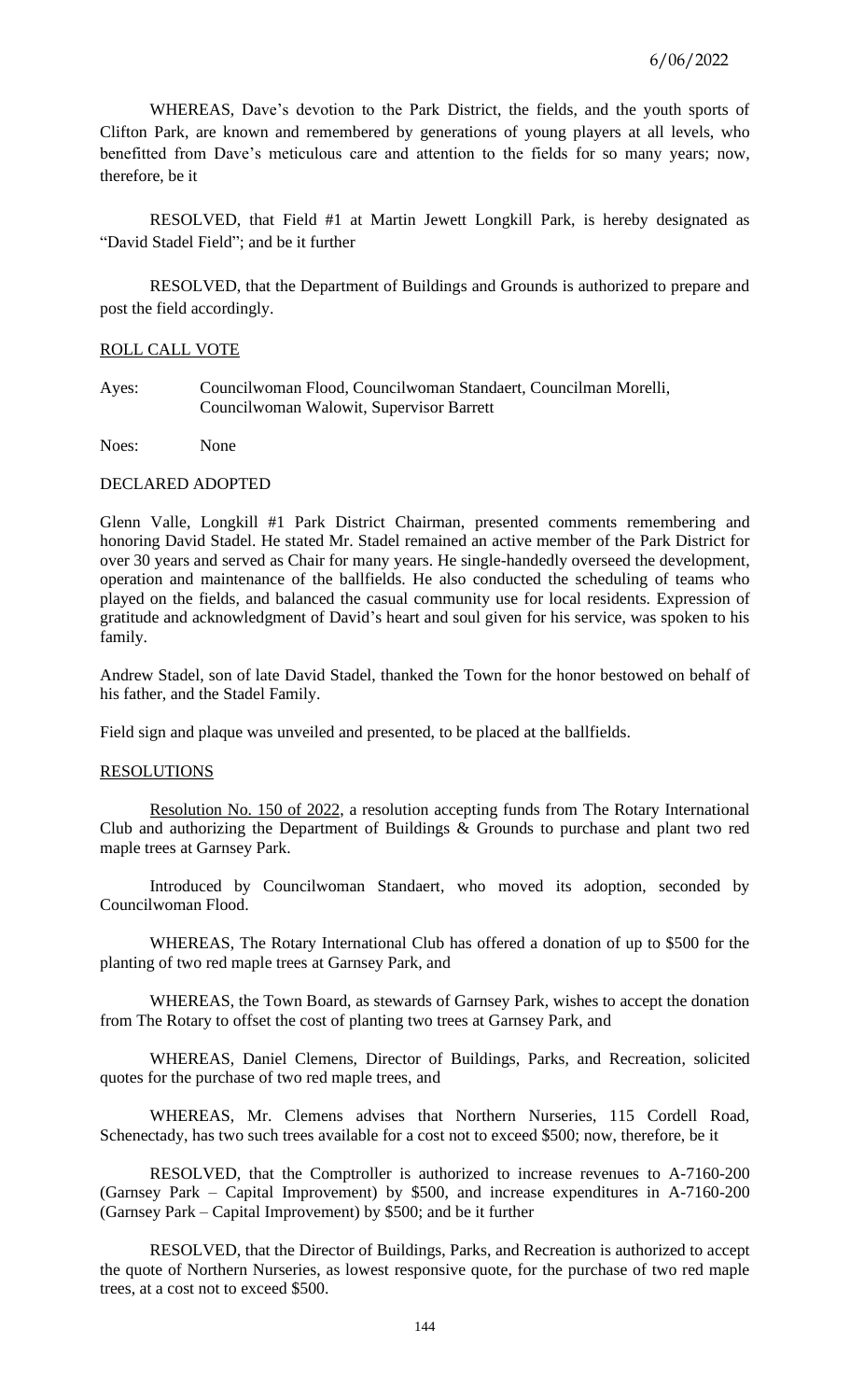## ROLL CALL VOTE

Ayes: Councilwoman Flood, Councilwoman Standaert, Councilman Morelli, Councilwoman Walowit, Supervisor Barrett

Noes: None

### DECLARED ADOPTED

Resolution No. 151 of 2022, a resolution to authorize paving of walkways between the lower quad baseball fields at the Clifton Common.

Introduced by Councilman Morelli, who moved its adoption, seconded by Councilwoman Walowit.

WHEREAS, Daniel Clemens, Director of Buildings, Parks, and Recreation, sought quotes for the paving of walkways between Fields 7, 8, 9 & 10 at the Clifton Common, and

WHEREAS, United Asphalt submitted the lowest responsive quote in the amount of \$13,500 for Option #1 to include: grading, compaction, and installation of Type 3 binder mix asphalt with a 1.5-inch course of Type 6 fine top mix asphalt, at the locations as noted in the lower quad at the Clifton Common; now, therefore, be it

RESOLVED, that the Director of Buildings, Parks, and Recreation is authorized to accept the quote from United Asphalt for Option #1, per the attached documents; and be it further

RESOLVED, that the Comptroller is authorized to transfer \$13,500 from A-00913 (Committed Fund Balance) to A-7112-200 (General Fund – Clifton Common – Equipment) to offset the costs of the project.

## ROLL CALL VOTE

Ayes: Councilwoman Flood, Councilwoman Standaert, Councilman Morelli, Councilwoman Walowit, Supervisor Barrett

Noes: None

## DECLARED ADOPTED

Daniel Clemens, Director of Buildings, Parks & Recreation, explained with the minimal price difference, he recommends the better-quality item.

Resolution No. 152 of 2022, a resolution authorizing the hiring of Jack Normandin and Robert Herold as 2022 summer help for the Buildings and Grounds Department.

Introduced by Councilwoman Standaert, who moved its adoption, seconded by Councilwoman Flood.

WHEREAS, openings exist for seasonal help in the Buildings and Grounds Department, and

WHEREAS, Daniel Clemens, Director of Buildings, Parks, and Recreation, has recommended that Jack Normandin and Robert Herold, be hired to fill the seasonal positions; now, therefore, be it

RESOLVED, that Jack Normandin, 10 Canterbury Road, Clifton Park, and Robert Herold, 585 Grooms Road, Rexford, be employed as seasonal workers for Buildings and Grounds for 2022, to be paid \$16/hour from A-7110-E4000 (Buildings & Grounds – PT Seasonal Labor), retroactive to May 23, 2022.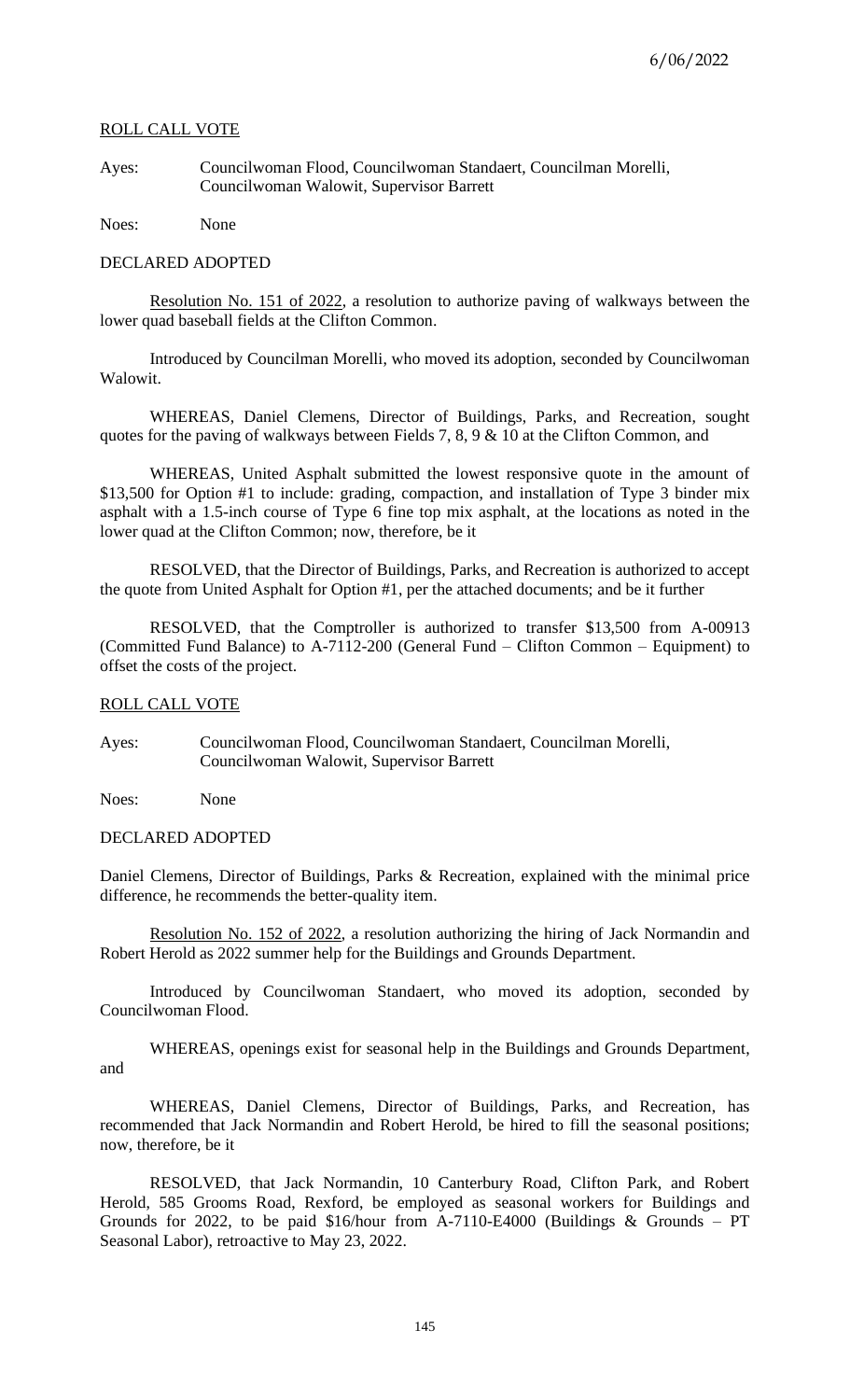## ROLL CALL VOTE

Ayes: Councilwoman Flood, Councilwoman Standaert, Councilman Morelli, Councilwoman Walowit, Supervisor Barrett

Noes: None

#### DECLARED ADOPTED

Resolution No. 153 of 2022, a resolution authorizing the replacement of the pool liner at the Country Knolls Pool.

Introduced by Councilman Morelli, who moved its adoption, seconded by Councilwoman Flood.

WHEREAS, the Supervisor wishes to replace the liner at the Country Knolls Pool, and

WHEREAS, Barton & Loguidice was retained to prepare job specifications and bid documents for the project, and advertised for sealed bids, which were opened on March 31, 2022, and

WHEREAS, Patterson-Stevens, Inc. submitted the sole bid in the amount of \$363,000 for the project, and

WHEREAS, the Barton & Loguidice has recommended that Patterson-Stevens, Inc. be authorized to replace the pool liner, for an amount not to exceed \$363,000; now, therefore, be it

RESOLVED, that the pool liner replacement of the Country Knolls Pool is awarded to Patterson-Stevens, Inc., Tonawanda, NY, at a cost not to exceed \$363,000, with a transfer from Unassigned Balance of the General Fund to A-7151-200 (Country Knolls Pool – Equipment), pending a review of the potential transfer of the Pool from the Longkill #1 Park District to the Town; and be it further

RESOLVED, that Barton & Loguidice is authorized to issue a notice to proceed to Patterson-Stevens, Inc. for the acquisition of materials and supplies necessary for the project, which will begin after the close of the 2022 pool season.

## ROLL CALL VOTE

Ayes: Councilwoman Flood, Councilwoman Standaert, Councilman Morelli, Councilwoman Walowit, Supervisor Barrett

Noes: None

#### DECLARED ADOPTED

Councilwoman Flood questioned how old the current liner is?

Mr. Clemens answered little less than 20 years. He stated liners usually last 12-15 years.

Glenn Valle, Longkill Park District Chair, stated the pool liner is in desperate need of replacing. He expressed concerns with structural damage.

Councilwoman Standaert voiced concerns with loosing water and the amount lost yearly.

Councilwoman Standaert questioned the first RESOLVED on the Resolution for pending review of the potential transfer of the pool from Longkill #1 Park District to the Town? She questioned if the Town is buying the pool?

Supervisor Barrett explained Mr. Valle has approached him about the possibility of changing the relationship with the pool, the Town and the Park District. Ideas are being discussed. No final solution yet.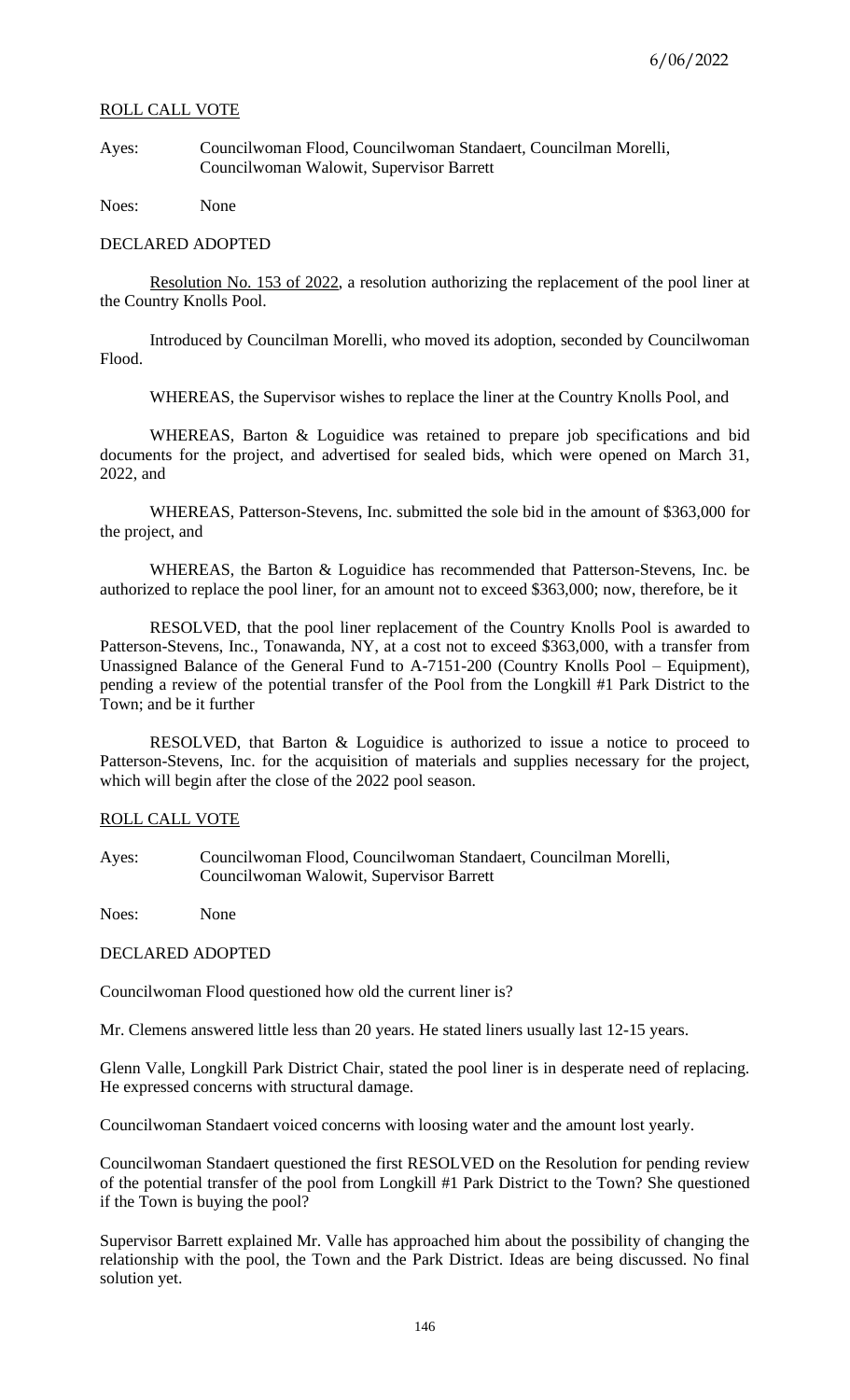Mr. Valle, stated the Park District is at the point where options need to be discussed to ensure it continues to operate in the future. He feels it is time for the Park District to step back. He stated it is unfair to ask the residents of the Park District to continue to shoulder the financial responsibility for the pool now. The pool membership is well beyond a community pool built for that development now. Membership has expanded and attracts members beyond the Town itself. Possible lease to the Town would be one option.

Councilwoman Standaert questioned if this is a potential transfer, why it is not being bonded instead of taking from General Fund? Is it allowed to take from General Fund and put into a Park District?

Comptroller Heggen answered, as an example, currently funds are being taken from General Fund and put into Riverview Landing Sewer District. If nothing happens with the ownership of the pool, then the Longkill Park District would have to bond to pay for the pool liner.

Councilwoman Standaert questioned if this is strictly pending this potential transfer?

Supervisor Barrett stated the Town needs to lock in the job to ensure a contract, and paying for it upfront is the best at this time, while ensuing discussion of ownership.

Councilwoman Standaert questioned, if the \$363,000 included the Barton & Loguidice overseeing of the project, or would that be an additional resolution?

Comptroller Heggen answered, he believes the engineering is not included in the \$363,000.

Councilwoman Standaert questioned, why the project was not added to the budget?

Supervisor Barrett answered, timing.

Resolution No. 154 of 2022, a resolution hiring additional seasonal staff for the 2022 Parks & Recreation Programs.

Introduced by Councilwoman Standaert, who moved its adoption, seconded by Councilwoman Walowit.

WHEREAS, the Town Board wishes to hire additional staff for the summer 2022 summer camp season, and

WHEREAS, Myla Kramer, Director of Parks, Recreation and Community Affairs, has recommended that the individuals listed in the attached Schedule A be hired; now, therefore, be it

RESOLVED, that the individuals listed in the attached Schedule A be hired as staff for the Town's day camps, to be paid as indicated on the schedule, effective immediately through the end of the respective season.

### ROLL CALL VOTE

Ayes: Councilwoman Flood, Councilwoman Standaert, Councilman Morelli, Councilwoman Walowit, Supervisor Barrett

Noes: None

## DECLARED ADOPTED

Resolution No. 155 of 2022, a resolution hiring Amy Price-Yetto as Summer Camp Health Director for the 2022 camp season.

Introduced by Councilwoman Standaert, who moved its adoption, seconded by Councilwoman Flood.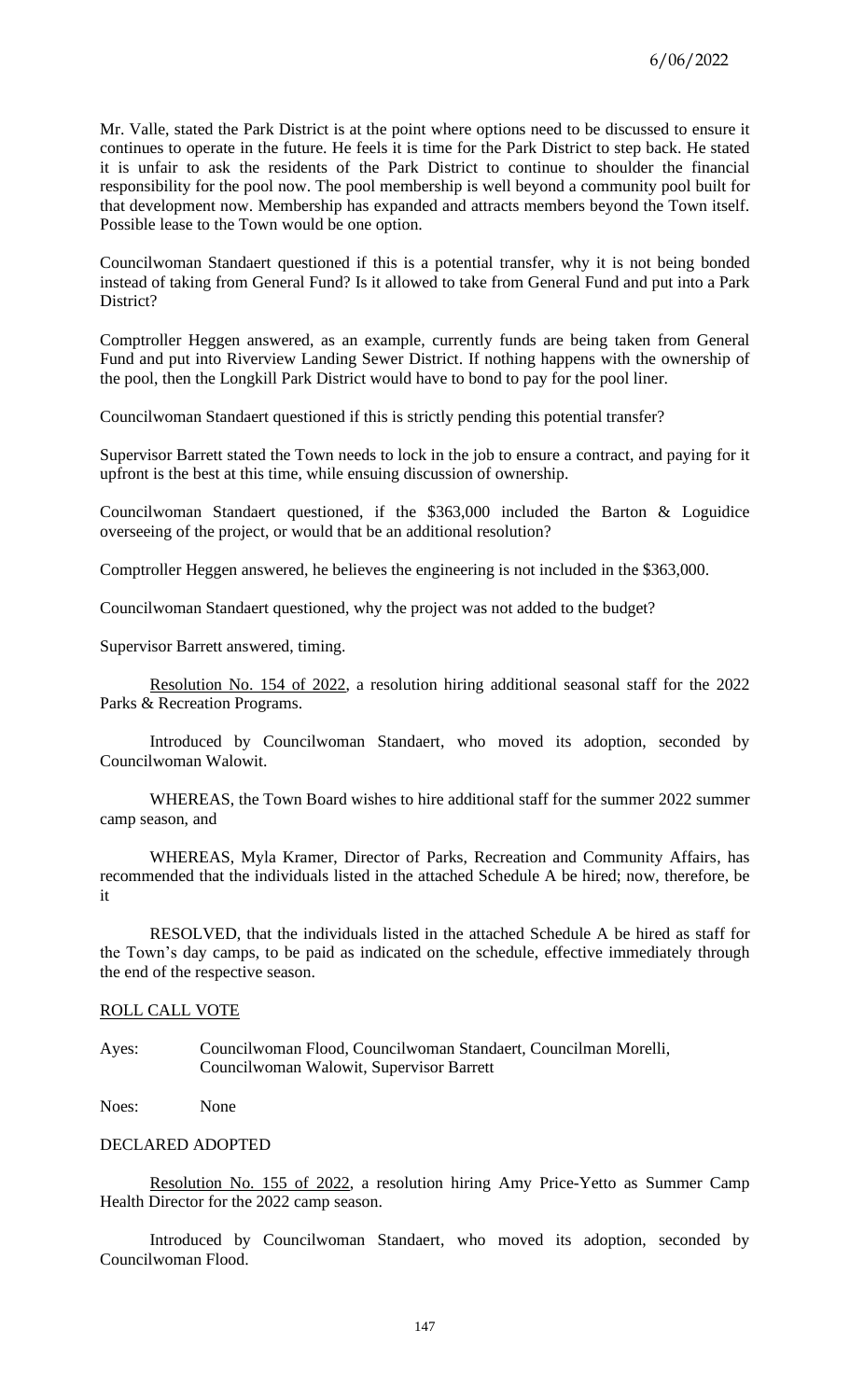WHEREAS, the Town Board wishes to hire a Health Director for the Town's Summer Day Camp Programs, and

WHEREAS, the Director of Parks, Recreation, and Community Affairs, Myla Kramer, has recommended that Amy Price-Yetto, 12 Briarfield Drive, Clifton Park, be hired for the position of Health Director; now, therefore, be it

RESOLVED, that Amy Price-Yetto is hired as Health Director for the Town's 2022 Day Camp Programs, effective immediately through the end of the 2022 camp season; and be it further

RESOLVED, that Amy Price-Yetto be paid \$25.00 per hour, for 6-8 hours per week from A-7310-E9000 (General Fund – Summer Recreation – Site Directors).

## ROLL CALL VOTE

Ayes: Councilwoman Flood, Councilwoman Standaert, Councilman Morelli, Councilwoman Walowit, Supervisor Barrett

Noes: None

# DECLARED ADOPTED

Resolution No. 156 of 2022, a resolution authorizing inspection of the Adventure Challenge course at Collins Park.

Introduced by Councilman Morelli, who moved its adoption, seconded by Councilwoman Flood.

WHEREAS, the Town's Adventure Challenge Course offers a unique aerial obstacle course consisting of tree climbing, ziplines, swing ropes and related challenges for summer recreation at Collins Park, and

WHEREAS, Project Adventure, Beverly, Massachusetts, offers proprietary design, testing, and inspection services to ensure compliance with industry standards for safety and reliability of challenge course elements throughout the Northeast, and has performed safety testing on behalf of the Town for compliance with industry standards, and

WHEREAS, Project Adventure has submitted a quote for the annual inspection of the Adventure Challenge Course in the amount of \$1,855, and

WHEREAS, Myla Kramer, Director of Parks, Recreation and Community Affairs, recommends that the Board retain Project Adventure to perform the inspection, per the submitted quote; now, therefore, be it

RESOLVED, that Supervisor Barrett is authorized to execute the attached contract for the professional services done by Project Adventure, Beverly, Massachusetts, for an amount not to exceed \$1,855 to be paid from A-7621-045 (General Fund – Project Adventure – Other Program Supplies).

### ROLL CALL VOTE

Ayes: Councilwoman Flood, Councilwoman Standaert, Councilman Morelli, Councilwoman Walowit, Supervisor Barrett

Noes: None

## DECLARED ADOPTED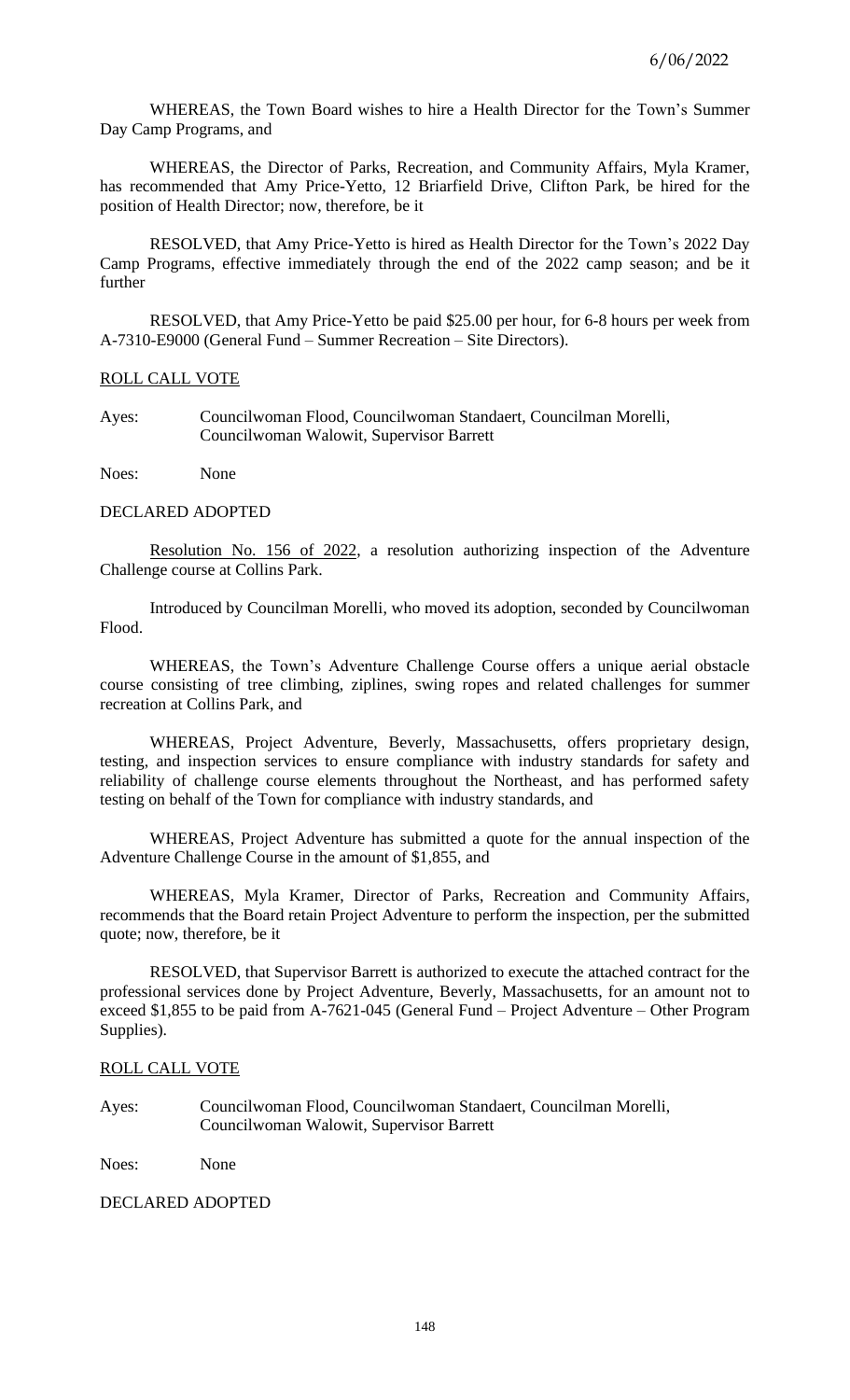Resolution No. 157 of 2022, a resolution hiring James Laing as a Part-time Animal Control Officer.

Introduced by Councilwoman Walowit, who moved its adoption, seconded by Councilman Morelli.

WHEREAS, an opening exists for a Part-time Animal Control Officer, and

WHEREAS, Terri Cook, Director of Animal Control, has recommended James Laing, 1 Woodside Dr., Clifton Park, to be hired provisionally for the position, pending Civil Service Certification; now, therefore, be it

RESOLVED, that James Laing is hereby hired as a Part-time Animal Control Officer for the Town of Clifton Park at Grade 3, Step 1 (\$19.71 per hour) budgeted from A-3510-E4000 (General Fund-Animal Control Part-Time Employee), effective immediately.

## ROLL CALL VOTE

Ayes: Councilwoman Flood, Councilwoman Standaert, Councilman Morelli, Councilwoman Walowit, Supervisor Barrett

Noes: None

### DECLARED ADOPTED

Resolution No. 158 of 2022, a resolution authorizing the purchase of control panels from Siewert Equipment for the pump stations in the Clifton Park Sewer District #2.

Introduced by Councilman Morelli, who moved its adoption, seconded by Councilwoman Flood.

WHEREAS, Michael O'Brien, Collection Systems Manager, has requested authorization to purchase two control panels for the pump stations at Huntwood Dr. and Westchester Dr., respectively, in the Clifton Park Sewer District #2, and,

WHEREAS, Mr. O'Brien advises that Siewert Equipment, 10 Corporate Circle, Albany, NY, provided the lowest responsive quote in an amount not to exceed \$12,047 for both control panels; now, therefore, be it

RESOLVED, that the Town Board authorize the purchase of two control panels for the pump stations at Huntwood and Westchester Drives at a cost of \$6,143 and \$5,904 respectively, to be paid from G11-8111-200 (Clifton Park Sewer District #2 – Sewer Contractual - Equipment).

## ROLL CALL VOTE

Ayes: Councilwoman Flood, Councilwoman Standaert, Councilman Morelli, Councilwoman Walowit, Supervisor Barrett

Noes: None

### DECLARED ADOPTED

Resolution No. 159 of 2022, a resolution authorizing the Open Space Coordinator to submit a grant application for a federal grant administered by NYS Department of Transportation Scenic Byways Coordinator/ Office of the Environment, for a project to update the Corridor Management Plan for the Mohawk Towpath Scenic Byway.

Introduced by Councilwoman Standaert, who moved its adoption, seconded by Councilman Morelli.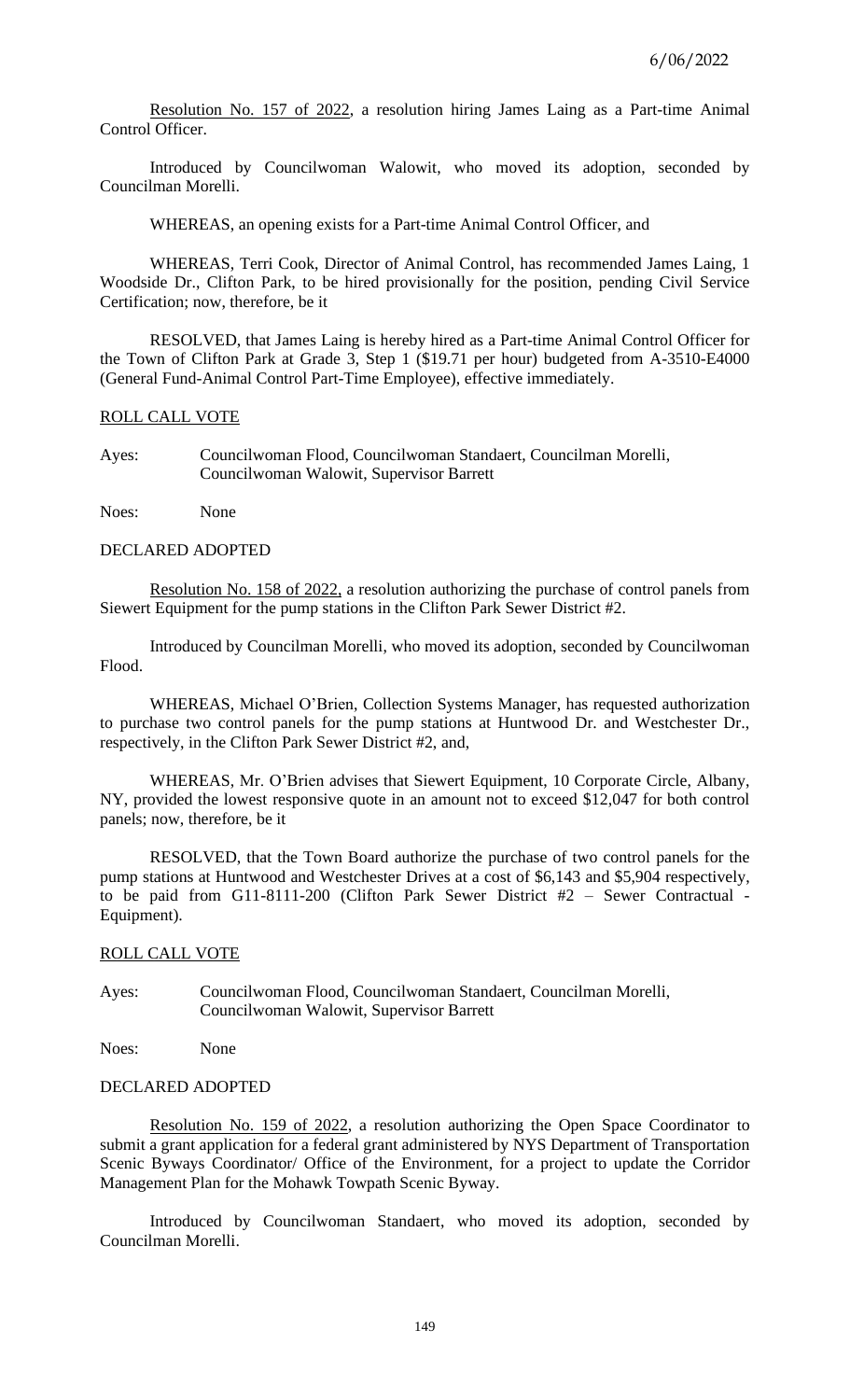WHEREAS, Eric Hamilton, Executive Director of the Mohawk Towpath Scenic Byway Coalition, has requested that the Town assist the Coalition in applying for a federal grant to update the Corridor Management Plan for the Mohawk Towpath Scenic Byway, and for the Town Board to act as lead agency and sponsor for the grant, and

WHEREAS, the project will require a 20% local match estimated to be \$25,778, and

WHEREAS, the Mohawk Scenic Byway Coalition and partners, have committed to contribute at least \$10,000 towards the required local match, with fundraising efforts ongoing to increase this amount, and

WHEREAS, the project will be a public planning project which will culminate in a public plan document and will not include any construction along the Byway, and

WHEREAS, the Town Board supports the project and wishes to commit to local funding in order to proceed; now, therefore, be it

RESOLVED, Open Space Coordinator Jennifer Viggiani, is authorized to work with Mr. Hamilton to prepare and submit the grant application for \$96,973 for the Byway Project, and be it further

RESOLVED, that the Town Board commits to act as Lead Agency and project sponsor, and the Supervisor is authorized to sign documents relating to the grant application as needed; and be it further

RESOLVED, that the Town agrees to funding up to \$15,778 for the project as the local match commitment.

### ROLL CALL VOTE

Ayes: Councilwoman Flood, Councilwoman Standaert, Councilman Morelli, Councilwoman Walowit, Supervisor Barrett

Noes: None

#### DECLARED ADOPTED

Resolution No. 160 of 2022, a resolution issuing a permit to serve alcoholic beverages, per the attached Special Alcohol Use Permit application.

Introduced by Councilwoman Standaert, who moved its adoption, seconded by Councilwoman Flood.

WHEREAS, Elizabeth McCarthy, 70 Fern Lane, Clifton Park, has submitted a Special Alcohol Use Permit Request to the Clifton Park Senior Community Center, to be allowed to serve alcohol in the form of beer and wine for a gathering on June 25, 2022, 12:00-3:00 PM: now, therefore, be it

RESOLVED, that the Town Board hereby authorizes the Special Alcohol Use Permit Request submitted by Elizabeth McCarthy, for a gathering at the Clifton Park Senior Community Center on June 25, 2022.

### ROLL CALL VOTE

Ayes: Councilwoman Flood, Councilwoman Standaert, Councilman Morelli, Councilwoman Walowit, Supervisor Barrett

Noes: None

DECLARED ADOPTED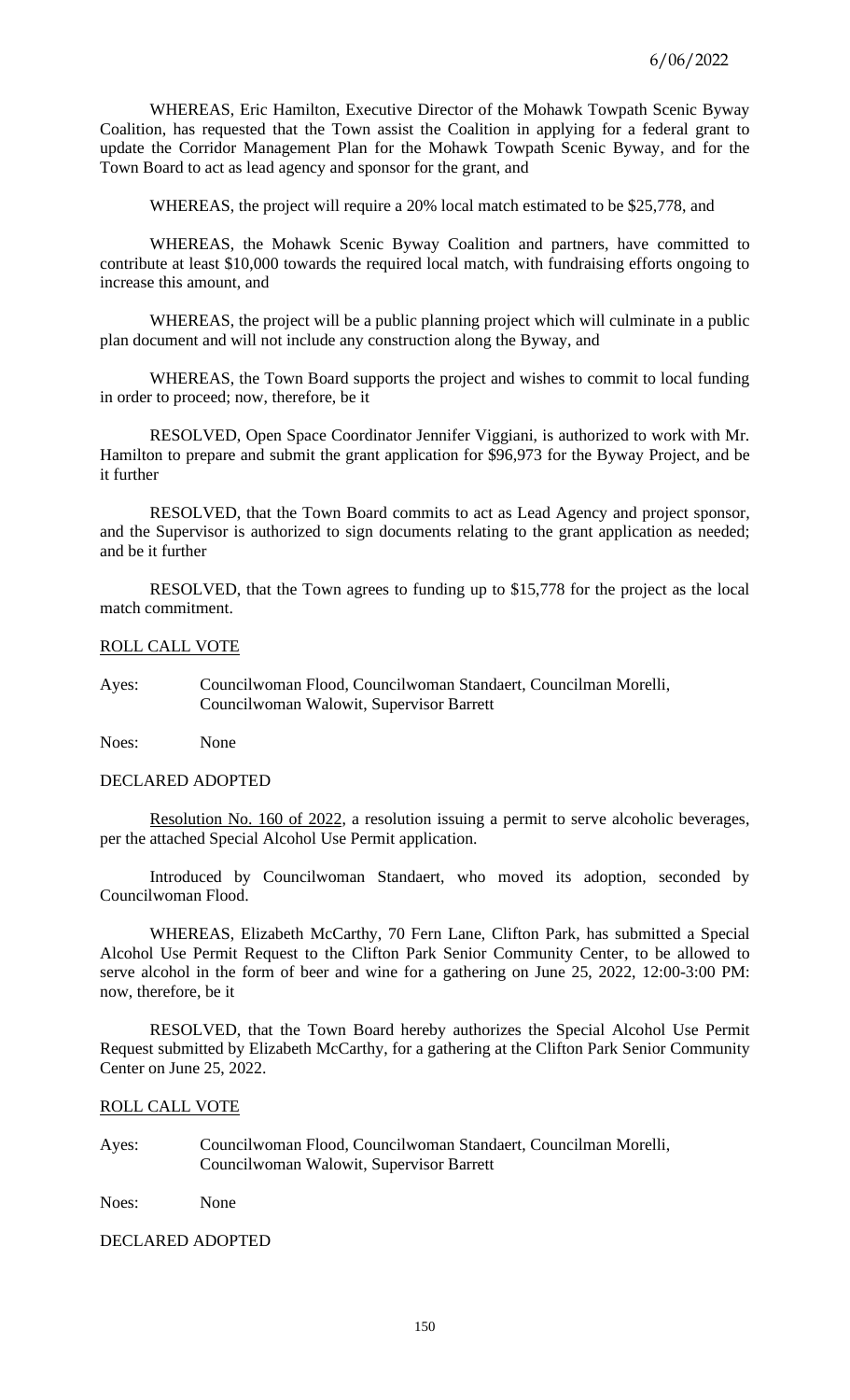Resolution No. 161 of 2022, a resolution contracting for paving services for the Town's Highway Department.

Introduced by Councilwoman Standaert, who moved its adoption, seconded by Councilwoman Flood.

WHEREAS, the Highway Department is piggybacking off Paving Services Contract 20- PWPSR-46R entered into by the County of Saratoga, and

WHEREAS, quotes in the attached submission from the Highways Superintendent are not exact, as tonnage, time, and unforeseen issues may arise affecting the quote; now, therefore, be it

RESOLVED, that the Highways Superintendent is authorized to enter a piggyback agreement with Evolution Construction Services, Mechanicville, NY, per Saratoga County Contract 20-PWPSR-46R, in an amount up to \$2,275,000, with invoices to be paid from DA-5110-030 (Highway – Paving – Blacktop) and DA-5112-015 (Highway – Other Contractual).

## ROLL CALL VOTE

Ayes: Councilwoman Flood, Councilwoman Standaert, Councilman Morelli, Councilwoman Walowit, Supervisor Barrett

Noes: None

## DECLARED ADOPTED

Councilman Morelli questioned Attorney McCarthy if the Town has everything we need to move forward on this resolution.

Attorney McCarthy answered yes, conversations were had with the County Attorney's Office, and he feels the Town has everything needed to proceed.

Resolution No. 162 of 2022, a resolution authorizing the implementation and funding in the first instance 100% of the federal-aid and State "Marchiselli" Program-aid eligible costs, of a transportation federal-aid project, and appropriating funds, therefore.

Introduced by Councilwoman Standaert, who moved its adoption, seconded by Councilwoman Flood.

WHEREAS, a Project, CMAQ Moe Road Multi-Use Path Gap Closure, Town of Clifton Park, P.I.N. 1760.82 (the Project"), is eligible for funding under Title 23 U.S. Code, as amended, that calls for the apportionment of the costs such program to be borne at the ratio of 80 % federal funds and 20 % non-federal funds, and

WHEREAS, the Town Board desires to advance the Project by making a commitment of 100% of the non-federal share of the costs of both construction and construction inspections; now, therefore, be it

RESOLVED, that the Town Board hereby approves the above-subject project, and it is hereby further

RESOLVED, that the Town Board hereby authorizes the Comptroller to pay in the first instance 100% of the federal and non-federal share of the cost of both construction and construction inspection work for the Project or portions thereof; and be it further

RESOLVED, that the sum of \$150,122 (One hundred fifty thousand and one hundred twenty-two dollars and no cents) was appropriated by Resolution No. 100 of 2021, and made available to cover the cost of participation in the design and right-of-way acquisition phases of the Project, and it is further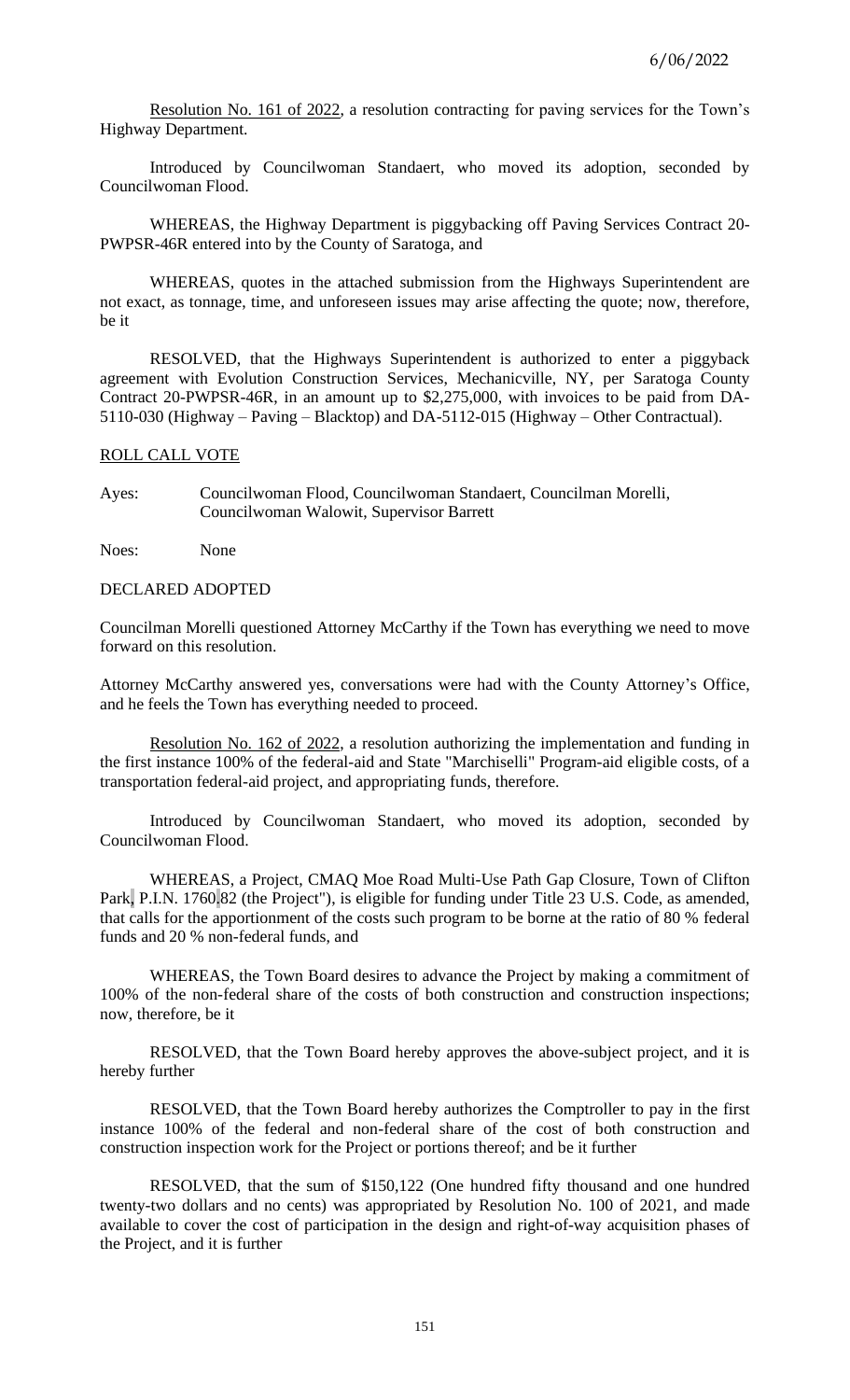RESOLVED, that the additional sum of \$910,000 (nine hundred ten thousand dollars and no cents) is hereby appropriated from the Unassigned Fund Balance and made available to cover the cost of participation in the construction and construction inspection(s) of the Project, and it is further

RESOLVED, that in the event the full federal and non-federal share costs of the project exceeds the amount appropriated above, the Town Board shall convene, as soon as possible, to appropriate said excess amount immediately upon the notification by the New York State Department of Transportation thereof, and it is further

RESOLVED, that the Town Supervisor be and is hereby authorized to execute all necessary agreements, certifications or reimbursement requests for Federal Aid and/or Marchiselli Aid, on behalf of the Town with the New York State Department of Transportation in connection with the advancement or approval of the Project, and providing for the administration of the Project, the municipality's first instance funding of project costs, permanent funding of the local share of federal-aid and state-aid eligible Project costs, and all Project costs within appropriations therefore that are not so eligible, and it is further

RESOLVED, that a certified copy of this resolution be filed with the New York State Commissioner of Transportation by attaching it to any necessary agreement in connection with the Project; and it is further

RESOLVED, this resolution shall take effect immediately.

## ROLL CALL VOTE

Ayes: Councilwoman Flood, Councilwoman Standaert, Councilman Morelli, Councilwoman Walowit, Supervisor Barrett

Noes: None

## DECLARED ADOPTED

Planning Director Scavo stated the Town has also received Federal authorization to move forward with this project. Next step is NYS Final Design approval which has been sent out. Anticipate begin construction this year.

Resolution No. 163 of 2022, a resolution authorizing the Supervisor to sign a lease agreement with National Business Technologies, for a digital copying system for use by the Town Clerk's Office.

Introduced by Councilwoman Standaert, who moved its adoption, seconded by Councilwoman Flood.

WHEREAS, Town Clerk Teresa Brobston, has requested that a new digital copier/printer be leased for use by the department, and

WHEREAS, the proposed cost for leasing the copier has been budgeted, per the attached schedule, and

WHEREAS, quotes were received, with National Business Technologies submitting the lowest quote of \$135.46 per month lease, plus monthly service charge of \$14.25 for 36 months; now, therefore, be it

RESOLVED, that the Town Supervisor is authorized to enter into a lease agreement with National Business Technologies, for a Kyocera TASKalfa 3352ci copier/printer system, for thirty-six (36) months, for a lease plus service charge totaling \$149.71 per month, plus \$.0057 for black and white copies exceeding 2,500 pages, and \$.047 for color copies, to be paid from A-1410-3 (Town Clerk - Copier).